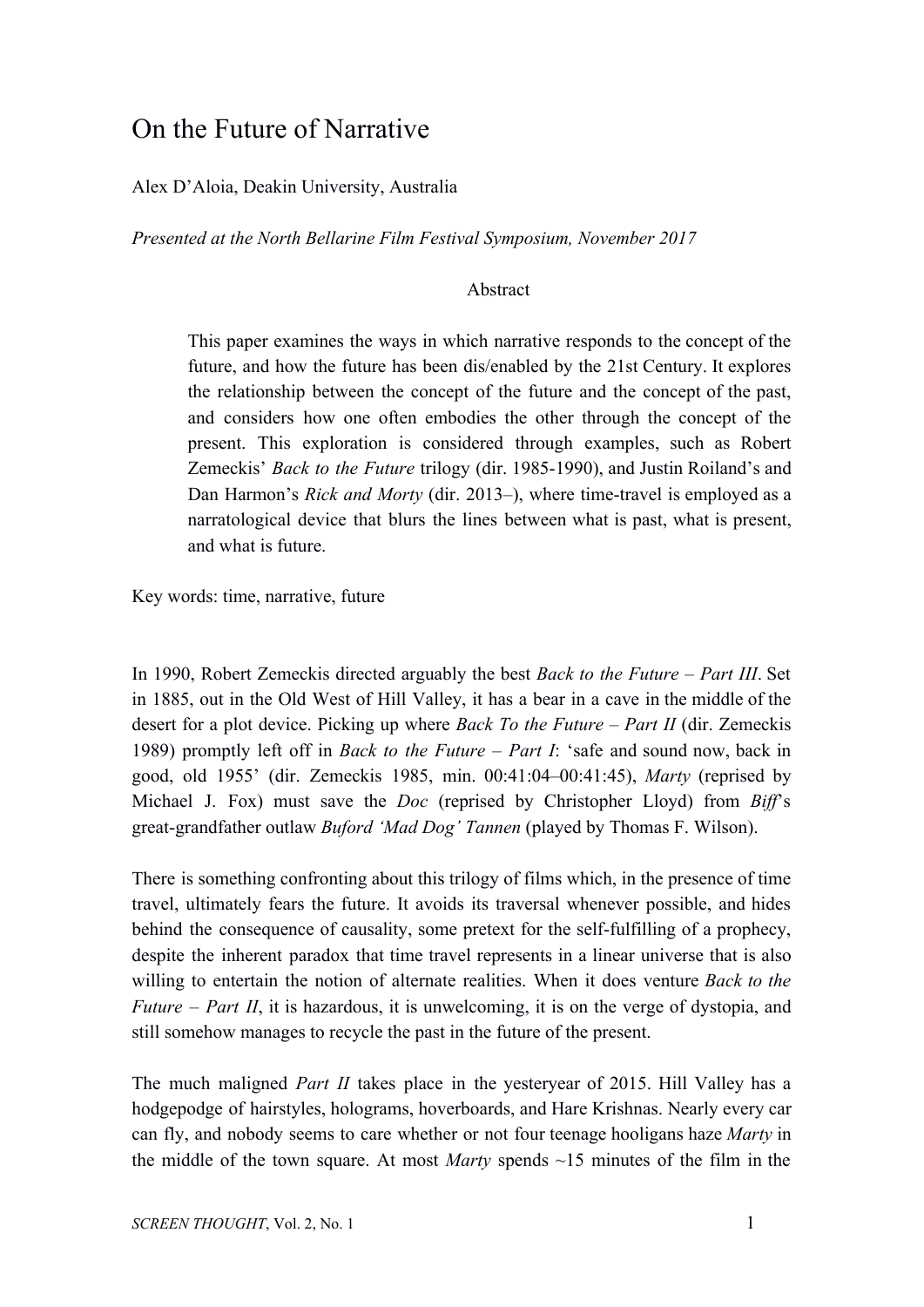future, and impersonating his son, should he meet himself, the result of which, postulated by the *Doc*, could 'unravel the very fabric of the spacetime continuum and destroy the entire universe!' (1989, min. 25:10–25:36).

In a somewhat pathetic attempt to meet the expectations of this fictional future, several retailers capitalised on the 30th anniversary of *Back to the Future* in 2015. Nike, for example, double downed on a pair of self-tying shoes, the HyperAdapt 1.0: 'the first performance vehicle,' according to Nike, 'for [its] latest technological breakthrough, adaptive lacing. The shoe translates deep research in digital, electrical and mechanical engineering into a product designed for movement.' (Nike, para. 1).

The anniversary also helped popularise the self-balancing scooter, entrepreneur Shane Chen's answer to rapper Seth Sentry's demands for a hoverboard in the hit song *Dear Science* (2012), and that were later recalled due to a number of exploding batteries in 2016. Christopher Lloyd even did a guest reprisal for Universal Pictures, two slick, promotional YouTube clips as the *Doc* advertising the re-release of the trilogy on Blu-ray Disc and DVD. 'The future has finally arrived,' the *Doc* says, popping the door of a misplaced DeLorean, before admitting: 'Yes, it is different than we all thought, but don't worry. It just means your future hasn't been written yet. No-one's has. Your future is whatever you make it. So make it a good one.' (2015b, min. 00:22–00:39).

These are the same lines *Doc* assures *Marty* and *Jennifer* (reprised by Claudia Wells) with at the end of *Part III*, before blasting off into the sunset in a pimped out Sierra No. 3. 'Where are you going now?' *Marty* asks: 'Back to the future?' to which the *Doc* replies: 'Nope. Already been there.' (1990, min. 01:48:32–01:48:42). It is almost as if the future, by its very purchase, holds no object, blurring the lines between what it is that constitutes the past, or the present, or the future, relative to oneself. The anniversary, in particular, more than demonstrates this purchase, again, recycling the past in the future of the present.

While *Part III* makes various, and somewhat distracting, allusions to the author Jules Verne, particularly the works *Journey to the Centre of the Earth* (1864), *From the Earth to the Moon* (1865), and *Twenty Thousand Leagues Under the Sea* (1870), the author and the work *Back to the Future* simultaneously shares the most and the least in common with, is H. G. Wells and *The Time Machine*. First published in 1895, ten years conspicuously after the events of *Part III*, the unnamed protagonist, simply referred to as *The Time Traveller*, has no interest in the past, their maiden voyage takes place in the year 'Eight Hundred and Two Thousand Seven Hundred and One' (Wells, p. 27).

The fixation with the past is an uncharacteristically introduced theme within the future, the germ of which can be traced throughout the many adaptations of *The Time Machine* itself. The 1948 radio adaptation, performed by Jeff Corey and John Denher, prunes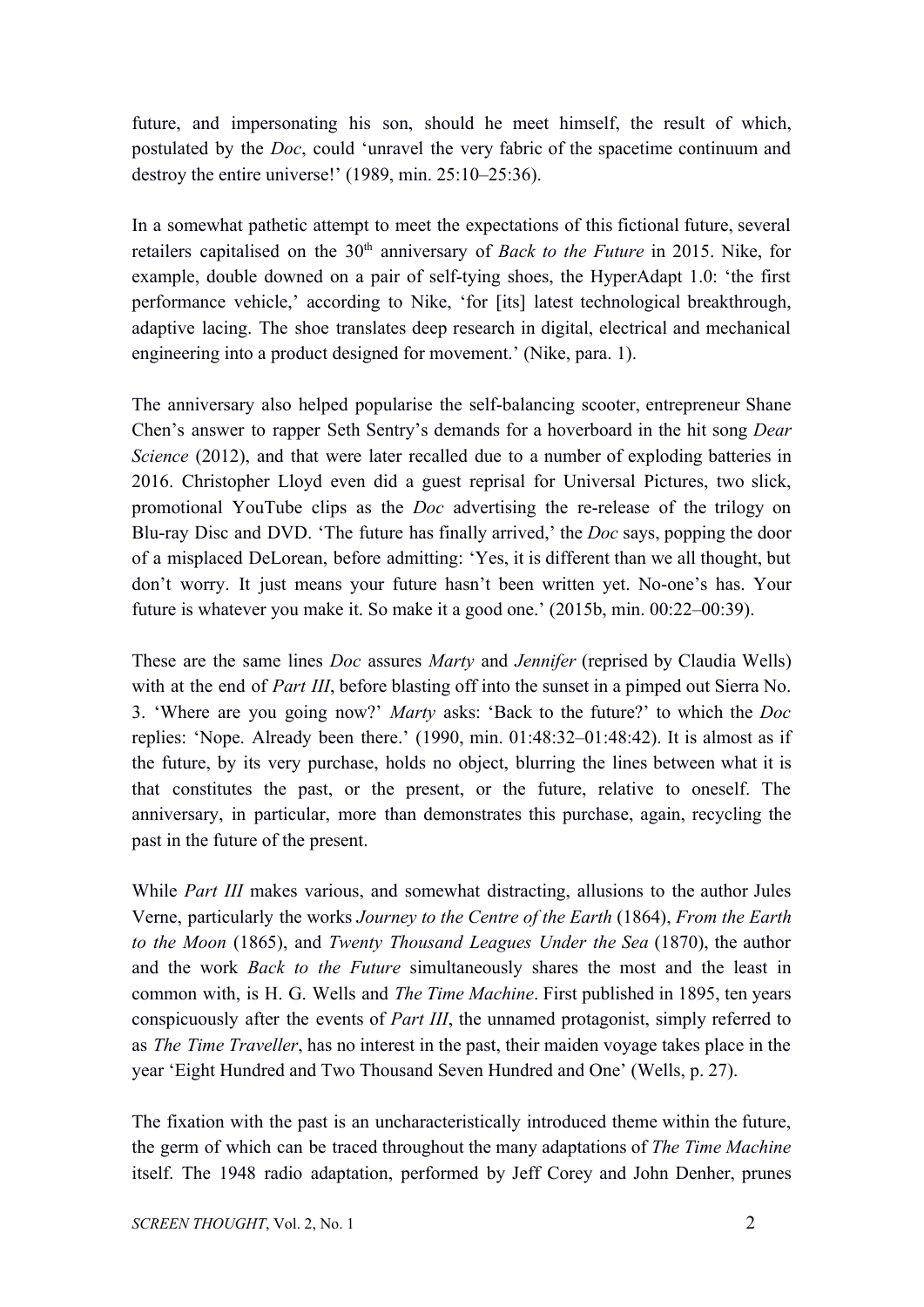about  $\sim$ 700,000 years from the maiden voyage, and that instead takes place in the year 100,080. The 1960 film adaptation, directed by George Pal, and that won an Academy Award for its use of time-lapse photography, despite being set in 1895, actually travels into the past when it travels into the future, of World War I, and World War II, the events of which proceed the publication of *The Time Machine* by 19–44 years.

The 1978 film adaptation, directed by Henning Schellerup, and the 2002 film adaptation, directed by Simon Wells, the great-grandson of H. G. Wells, take considerably more artistic license, however. The 1978 adaptation is not only set in 1970, its maiden voyage takes place in 1692, in an unrelated Salem, Massachusetts, during the Salem witch trials. The protagonist, a *Dr. Neil Perry* (played by John Beck), is unsurprisingly accused of witchcraft, almost as if the film deliberately wants to chastise the prospect of time travel. *Perry* even escapes through the past, through the Californian Gold Rush (1848–1855), before returning to the present.

The 2002 adaptation is instead set in 1899, the maiden voyage of which is more a Möbius strip than a true destination, and takes place in alternate 1899s, over and over again like *Groundhog Day* (dir. Ramis 1993). In these alternate 1899s, the protagonist, an *Alexander Hartdegen* (played by Guy Pearce), attempts to save his fiancée, *Emma* (played by Sienna Guillory), from dying. The prospect of saving her from this death is actually the reason behind creating *The Time Machine*. Only when the past proves to be too obstinate does the protagonist suddenly recall the future, the nonpreferred recourse, a degenerate wasteland full of cannibals and overgrown children.

This germ can be seen infecting other films that feature time travel as well, with numerous examples, such as James Cameron's *The Terminator* (dir. 1984), Stephen Herek's *Bill & Ted's Excellent Adventure* (dir. 1989), Terry Gilliam's *Twelve Monkeys* (dir. 1995), Richard Kelly's *Donnie Darko* (dir. 2001), Shane Carruth's *Primer* (dir. 2004), Steve Pink's *Hot Tub Time Machine* (dir. 2010), and Rian Johnson's *Looper* (dir. 2012). In each of these examples, the future is threatening, or inhospitable, or just downright uncool. The past is somehow made into an exploitable resource, the twisted innocence of which is lucrative, like the penultimate revenge of some historian buff.

This is the stuff of franchise, and reboots, and remakes, capitalising on the past in the future of the present. Its indirect exploitation can be seen everywhere, even in examples without time travel for trope, films such as Renny Harlin's *Die Hard 2* (dir. 1990), John McTiernan's *Die Hard with a Vengeance* (dir. 1995), Len Wiseman's *Live Free or Die Hard* (dir. 2007), John Moore's *A Good Day to Die Hard* (dir. 2013), as well as the yet to be released origin story *Die Hard Year One*, all of them, and rather impotently, trying to reproduce the power of its progenitor, John McTiernan's unbeatable, unstoppable, *Die Hard* (dir. 1990).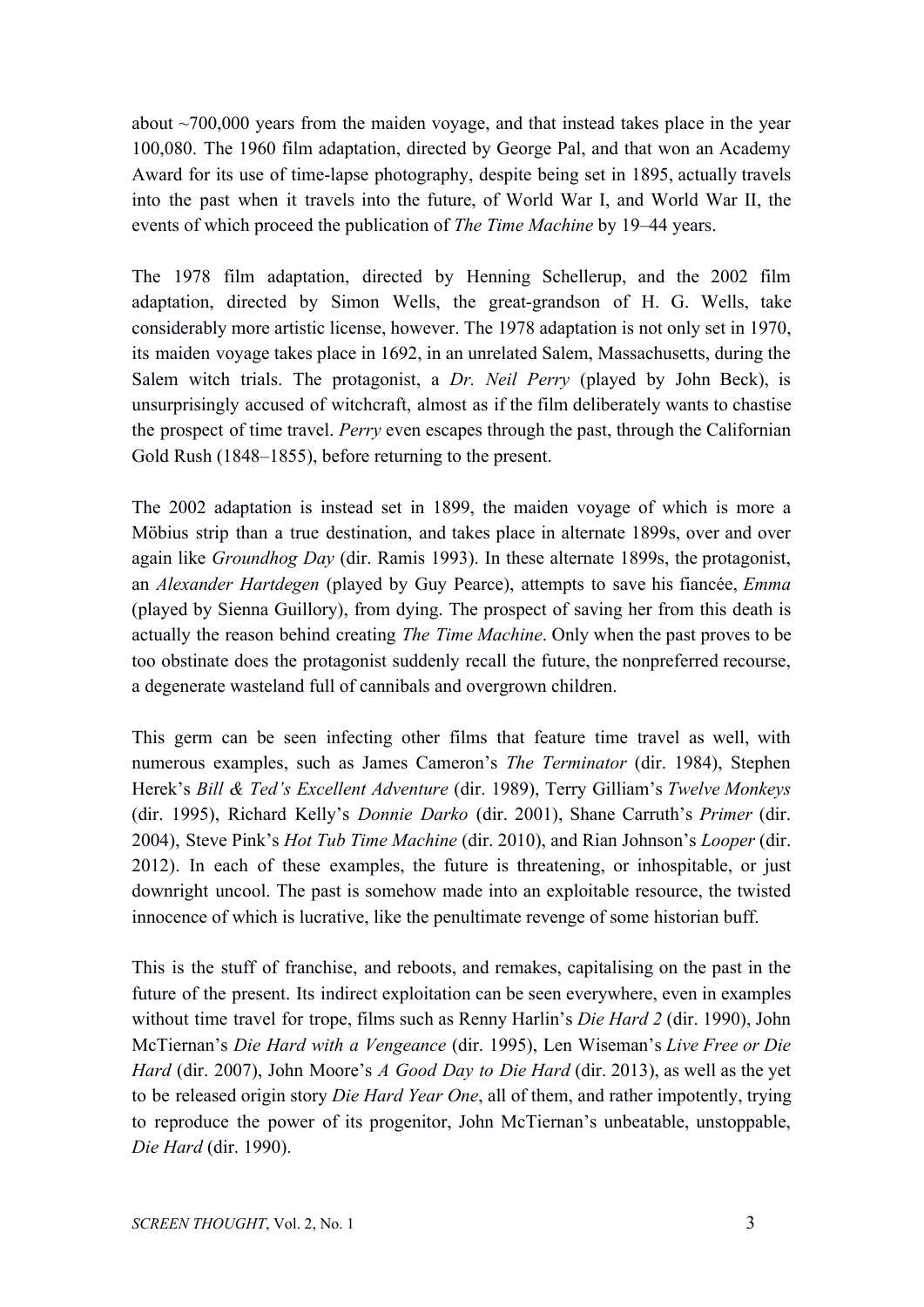A seemingly incorruptible pillar of the prospect of the future, creator Gene Roddenberry's brainchild, *Star Trek*, has also, and unfairly, been infected with the past of its own past. The reboot trilogy of films, J. J. Abrams' *Star Trek* (dir. 2009), and *Star Trek: Into Darkness* (dir. 2013), and Justin Lin's *Star Trek: Beyond* (dir. 2016), although they do feature in a predominantly alternate reality, are also recreating the characters of the beloved *Star Trek: The Original Series* (dir. Roddenberry 1966–1969). The recent television reboot, however, *Star Trek: Discovery* (dir. Fuller and Kurtzman 2017–), takes place boldly before those, splitting hairs between *Star Trek: The Original Series* and *Star Trek: Enterprise* (dir. Berman and Braga 2001–2005).

A growing number of other examples, pioneer films such as Ti West's *The House of the Devil* (dir. 2009), and Panos Cosmatos' *Beyond the Black Rainbow* (dir. 2010), and television serials such as Matt Duffer's and Ross Duffer's *Stranger Things* (dir. 2016–), are returning to the 1980s, in setting, and style, and tone, purposely trying to recapture the past of the past itself, and with great appeal. They are like a contemporary version of a period piece, the legacy of which still lingers, on the television, on the radio, in endless re-runs without pause. The future is more the past than the past ever was, an unsettling prospect, given the nature of history itself.

To travel into the past, whether fictionally or figuratively, is to admit that the future in which one resides is somehow undesirable. It is also a simple mastery. The overcoming of the unknown, and the anxiety that this unknown, sometimes, represents, because the past is known, because the past is familiar, even when it is threatening. Especially those traumatic aspects of the past, like World War I, like World War II, like Christopher Nolan's *Dunkirk* (dir. 2017), their traversal is like an attempt to reassure the future of the past, that the past is coming, that things will get better, that it will all be over soon.

It makes more sense, now, for those narratives, like George Lucas' *Star Wars: Episode IV – A New Hope* (dir. 1977), that take place '*a long time ago, in a galaxy far, far away*' (min. 00:00:12–00:00:24). What is being watched is like a history, and to be in the presence, in the present, of making that history '*far, far*' outweighs the prospect of a humble future. It is curious, then, that the past, the manifest potential, having already happened, embodies a sense of hope, one that it can never fulfil, whereas the future, the unmanifest potential, having yet to happen, embodies a sense of imagination instead, full of unrealised fear.

All of the moving image is a rudimentary form of time travel, because it has always, already happened, despite that it is happening while it has already happened. The moving image is the past, and yet, it is also the scaffolding with which the prospect of the future can be best imagined, enabling narratives that could not be told otherwise. Those narratives, like *Back to the Future*, also take place within a history that was only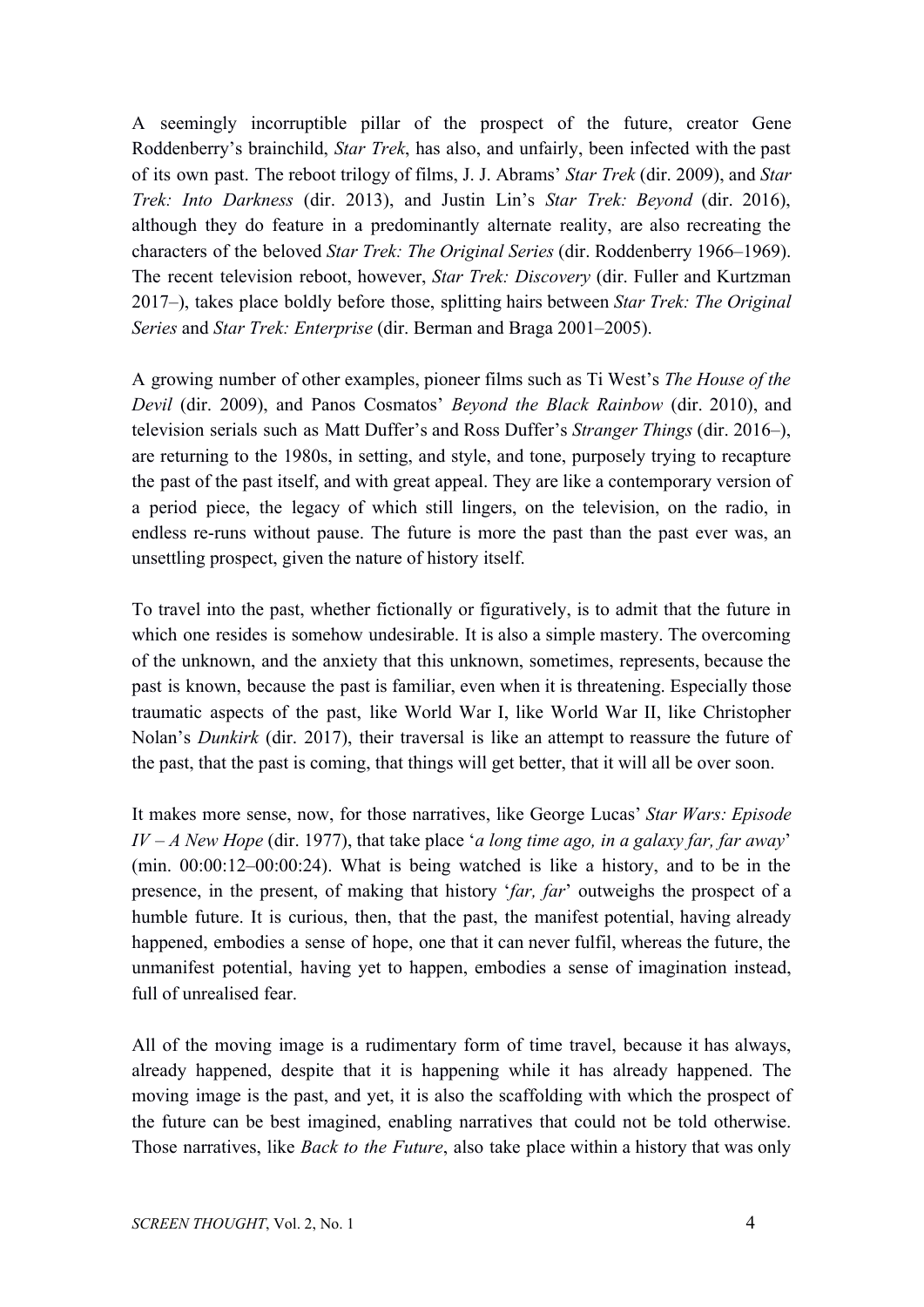just starting to come to terms with the prospect of quantum physics, and the possibility of a non-linear universe of infinite dimension.

What is meant by *On the Future of Narrative*, is not strictly an analysis, therefore, of speculative-, or science-fiction. While this genre, in particular, as well as its respective subgenres, like cyberpunk, like hard, like post-apocalyptic, like space opera, remain at the forefront of the discourse about the future, they are also, and inescapably, a part of the past. As are its many authors, such as Isaac Asimov, Arthur C. Clarke, Philip K. Dick, Robert Heinlein, Frank Herbert, Stanislaw Lem, some of their works of which have since been adapted into the moving image. They are the forerunners of the prospect of the future from the past, and they reside on a unique cutting-edge, somewhere between the past and the future unlike the present, their works always, and admirably, pushing on the cusp of consciousness as it is un/known.

It is also worth considering that no other genre, not crime, not horror, not fantasy, is capable of carrying the prospect of the future, forward, without being science-fiction in some way, and that science-fiction, of late, has also come to loosely represent the future itself. Ridley Scott's *The Martian* (dir. 2015), for example, is but the latest fare in a long list of films, including, but not limited to Holger-Madsen's *A Trip to Mars* (dir. 1918), Lesley Selander's *Flight to Mars* (dir. 1951), and Brian de Palma's *Mission to Mars* (dir. 2000), that represent an enduring aspiration to travel to this planet.

*Back to the Future* represents the past, now, having transitioned from the future, and one that invariably invokes Justin Roiland's and Dan Harmon's television series, *Rick and Morty* (dir. 2013–), an animated spoof of *Doc* and *Marty*. The nature of the spoof, in general, is one that highlights the absurdity of its progenitor through intertextuality, with a number of popular examples, including, but not limited to, Dean Parisot's *Galaxy Quest* (dir. 1999), a spoof of *Star Trek*, and Seth Green's *Robot Chicken: Star Wars* (dir. 2007), a spoof of *Star Wars: Episode IV – A New Hope*. By its very intertextuality, the nature of the spoof is like an unconscious analysis of sorts, one that processes the mistakes of the past, only, with the intention of encouraging humour at its expense.

This intertextuality is an ironic interplay of the past in the future of the present, and one that relies on the audience and their familiarity with its progenitor. It is not that *Rick and Morty* cannot be enjoyed standalone, it is that its potential to affect is at its most affective when this interplay and this familiarity align. The more intimately they align, the more humorous the expense. The tenth episode of season three, *Rickmancing the Stone* (dir. Polcino and Archer, 2017), for example, recalls Robert Zemeckis' *Romancing the Stone* (dir. 1984), in title, and tone, as well as George Miller's *Mad Max: Fury Road* (dir. 2015), in setting, and style.

*Rick and Morty* is forcing a different kind of intertextuality, though, one that hijacks the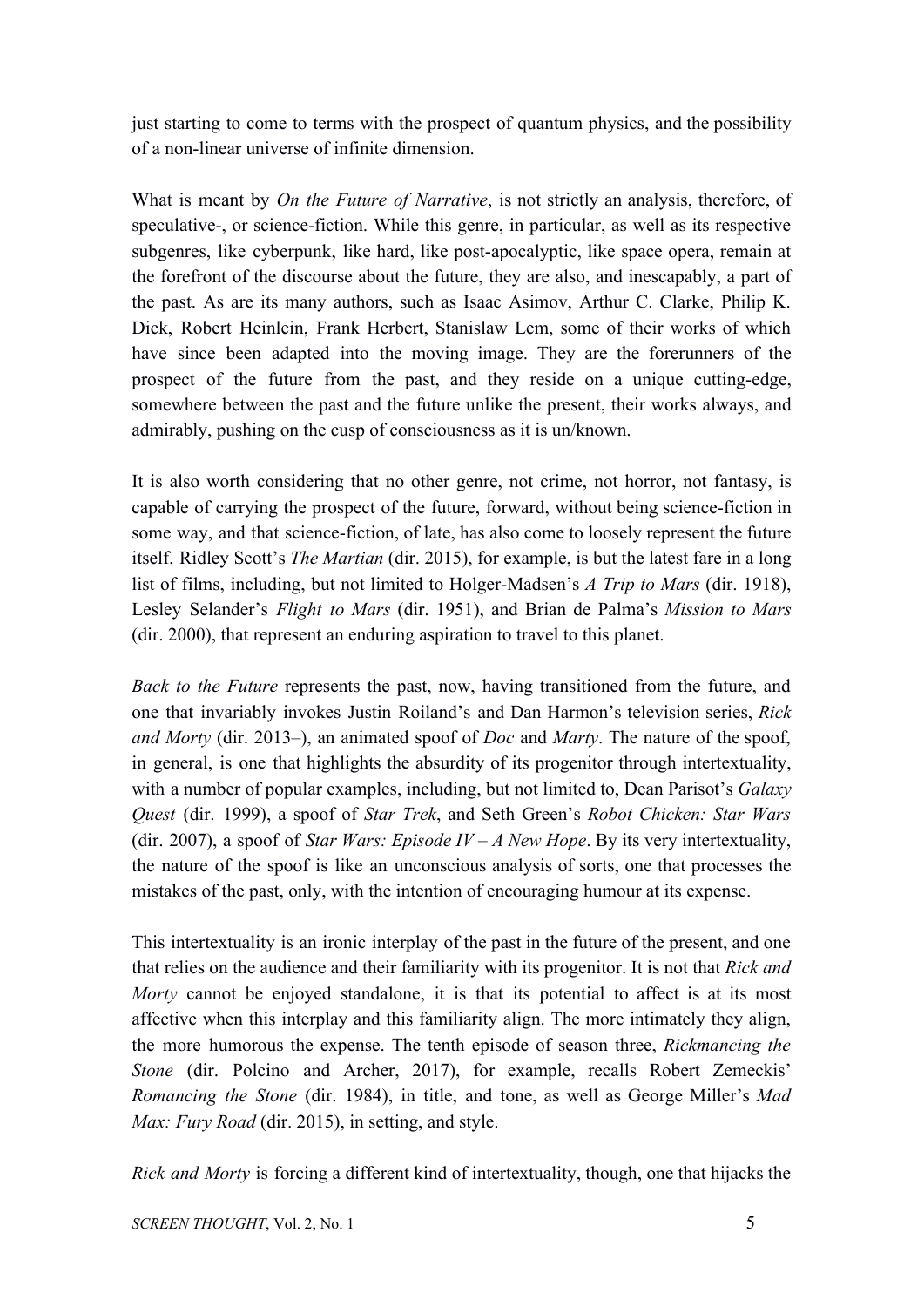process of remembering, and that also simulates time travel, while criticising both. It is the veritable antithesis of *Back to the Future*, one that inhabits a non-linear universe instead, without causality, and therefore, without consequence. What is meant by the past, or the present, or the future, is relative to *Rick* (voiced by Justin Roiland), a self-serving, self-centred, smart-ass of a scientist. For *Rick*, the past, and the present, and the future, are unstable variables, more like the directions on a meaningless compass.

In part, this instability also reflects the nature of *Rick*, the by-product of infinite versions of himself, jumping from reality to reality like 'hermit crabs' (dir. Archer and Chun 2017, min. 00:20:30–00:20:40), without consequence, and therefore, without responsibility. It is true chaos, in theory, and execution, fleeing the past fearlessly in the face of the fear of the future itself. There is an awareness to this fearlessness, too, one that is critically, if not cynically, questioning the very mechanics of its own storytelling, and the structure of its own narrative.

This awareness is manifest in a number of different ways, from the improvisational tone of the eighth episode of season one, *Rixty Minutes* (dir. Newton and Michels 2014), stifling laughing while delivering lines, to the self-reflexive finale of the tenth episode of season one, *Ricksy Business* (dir. Sandoval and Michels 2014), asking for the episode itself to 'roll the credits' (min. 00:20:57–00:20:59). Although it can appear glib, if not crude, at times, in medias res, there does belie a certain serious, albeit callous, quality to this awareness.

The first episode of season one, for example, the seemingly unimaginatively titled *Pilot* (dir. Roiland 2013), is jarring, and spontaneous, without context, or provocation. *Rick* all of a sudden spiels into a bedroom, drunk and dragging *Morty* (voiced by Justin Roiland) off into adventure, and in the middle of the night. A 'surprise' (min. 00:00:05–00:00:07), according to *Rick*, tempting *Morty* to blow up the world at the touch of a button, barely within the finish of the first minute of the episode.

There is no sense of the past to this *Pilot*, that is not in some way manifest in situ, the hallmark of a sitcom, like Larry David's and Jerry Seinfeld's *Seinfeld* (dir. 1989–1998), or left un/resolved, the hallmark of a status quo ante, like Rod Serling's *The Twilight Zone* (dir. 1959–1964). *Rick* and *Morty* are always chasing the prospect of the future, and when the past does catch up with them, for example, by the sixth episode of season one, *Rick Potion #9* (dir. Sandoval and Michels 2014), the solution is one that side-steps the past into an alternate reality, in which the mistake of an alternate past is also the windfall of an alternate future.

The difference between *Rick and Morty* and *Back to the Future* is ultimately a critique about the nature of the prospect of the future itself. In *Back to the Future*, the nature of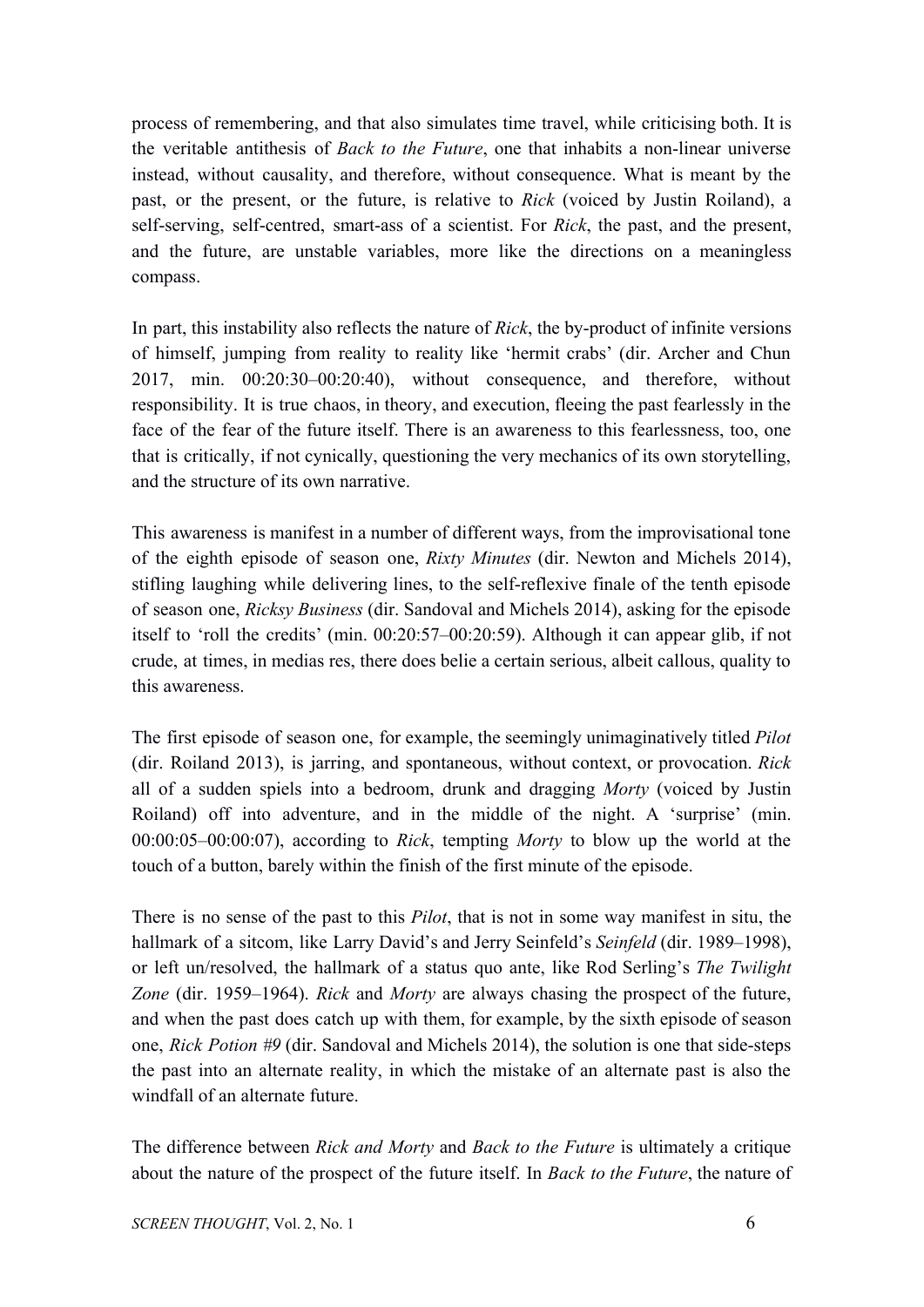the prospect of the future is destiny, the point of departure for *Part III*. In *Rick and Morty*, the nature of the prospect of the future is free will, the point of arrival for the *Pilot*. The difference between the two natures are two sides of the same coin, however. This nature is the prospect of the past in the prospect of the future, the past as a destiny, as a history yet to happen, but one that will have always, already happened. In the presence of the infinite, the alternate exacerbates this nature, the past as a destiny of free will, of every conceivable history yet to happen, and that will have always, already happened, for some realities, but not for others, like a choose-your-own-adventure.

The nature of the prospect of the future is one that remains un/known. It is like a horizon, one that can be chased, or considered from a distance, but never caught, or else constrained. To possess the future is to possess the past in the present of the future, and it is not just that, now, one is able to appreciate the nature of the prospect of this predicament, because of science, or because of science-fiction. The prospect of this predicament has been un/manifest in narrative, in the divine, in the demonic, in reproaches about immortality, since all of storytelling. The future is the thief called time.

It is simple time, and not technology, that limits, like the infinite, like the immortal, by being without constraint, the future of narrative. There already exists the technology to enable a time, like Erika Magnusson's and Daniel Andersson's 51,420 minute film *Logistics* (dir. 2012), and that is about the manufacture of a pedometer. It is more documentary than it is narrative, constitutionally raw in time. Those other narratives, like *Star Trek*, that achieve a similar girth through serialisation, are constitutionally disparate in narrative instead. Where the written word compresses time, the moving image enables it.

The future of narrative is limited, then, by the very sense of imagination it embodies, and that is relative to oneself, and one's own anthropocentrism, of which narrative has yet to, and yet may never, escape from. It is an anthropocentric mortality masking as an anthropocentric causality, that struggles to conceive beyond itself, beyond its progeny, even though technology demands it, now, and exponentially, through science, and science-fiction. What is needed is the ability to create new myths that foster new narratives, because 'All of our cultures have become transfixed by a dominant mythic framework that has evolved from the accumulated knowledge and experience of [the past]' (D'Aloia 1997, p. 4).

The concept of the theme is the germinal seed with which this narrative is invoked, and has always, already, been told, over and over, again. It must be done away with, if not altogether, at least in part. A new horizon of storytelling awaits those willing to accept the past in the future of the present, and to boldly go beyond that, into the unknown unknown, in space, and time, and thought.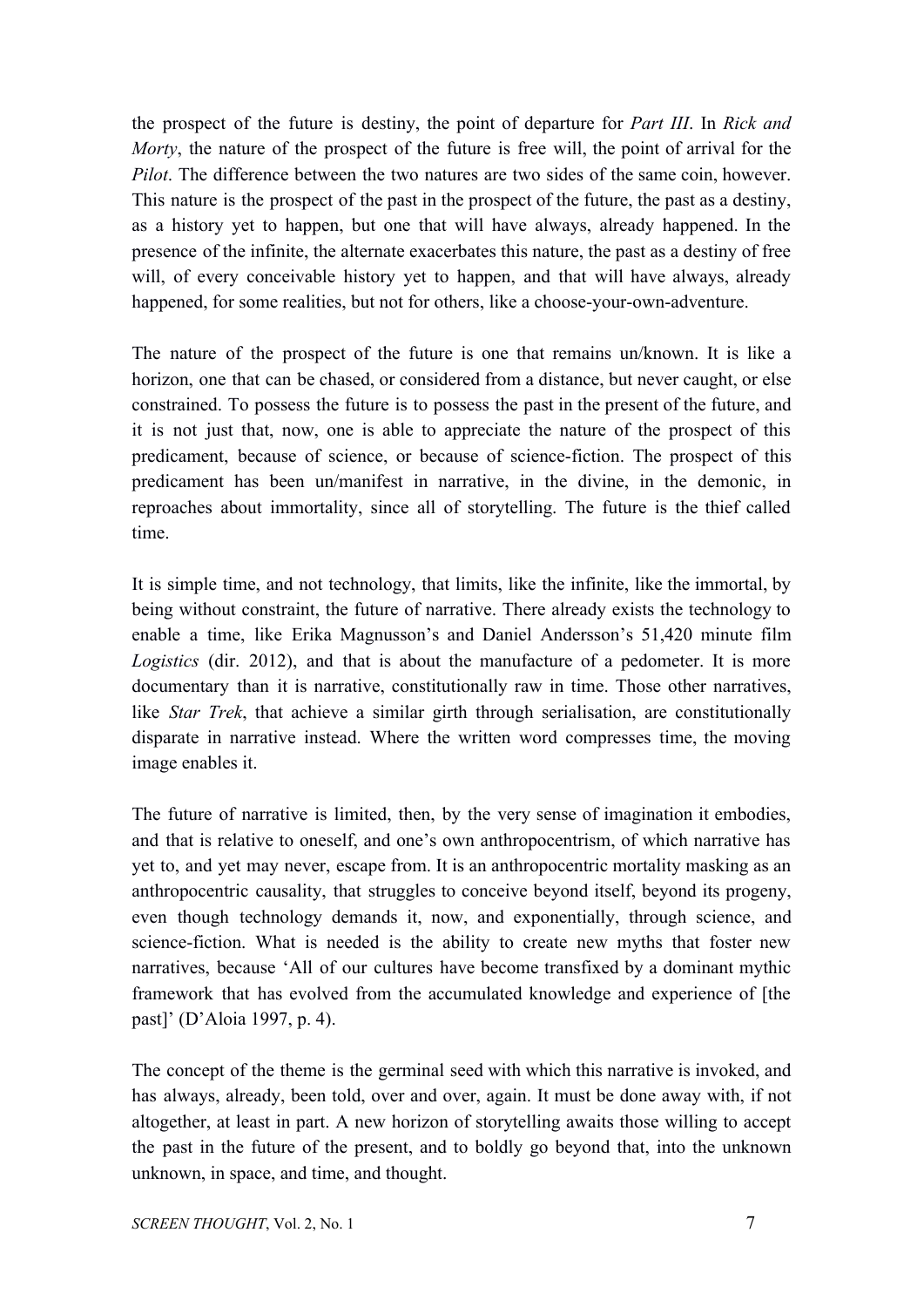## **REFERENCES**

Abrams, JJ (dir) 2009, *Star Trek*, Paramount Pictures, USA.

Abrams, JJ (dir) 2013, *Star Trek: Into Darkness*, Paramount Pictures, USA.

Archer, W, and Chun, A (dir) 2017, *The Rickchurian Mortydate*, Harmonious Claptrap, USA.

Berman, R, and Braga, B (dir) 2001–05, *Star Trek: Enterprise*, USA.

Cameron, J (dir) 1984, *The Terminator*, Hemdale, USA.

Carruth, S (dir) 2004, *Primer*, ERBP, USA.

Cosmatos, P (dir) 2010, *Beyond the Black Rainbow*, Chromewood Productions, USA.

D'Aloia, J. (1997). *Sustainability: the search for a more meaningful myth for the new millennium*, masters thesis, Monash University.

David, L, and Seinfeld, J, (dir) 1989–1998), *Seinfeld*, West-Shapiro, USA.

de Palma, B (dir) 2000, *Mission to Mars*, Touchstone Pictures, USA.

Duffer, M, and Duffer, R (dir) 2016–, *Stranger Things*, 21 Laps Entertainment, USA.

Fuller, B, and Kurtzman, A (dir) 2017–, *Star Trek: Discovery*, CBS, USA.

Gilliam, T (dir) 1995, *Twelve Monkeys*, Universal Pictures, USA.

Green, S (dir) 2007, *Robot Chicken: Star Wars*, Lucasfilm, USA.

Harlin, R (dir) 1990, *Die Hard 2*, Twentieth Century Fox, USA.

Herek, S (dir) 1989, *Bill & Ted's Excellent Adventure*, De Laurentiis Entertainment Group, USA.

Holger-Madsen (dir) 1918, *A Trip to Mars*, Nordisk Film, DEN.

Johnson, R (dir) 2012, *Looper*, Endgame Entertainment, USA.

Kelly, R (dir) 2001, *Donnie Darko*, Pandora Cinema, USA.

*SCREEN THOUGHT*, Vol. 2, No. 1 8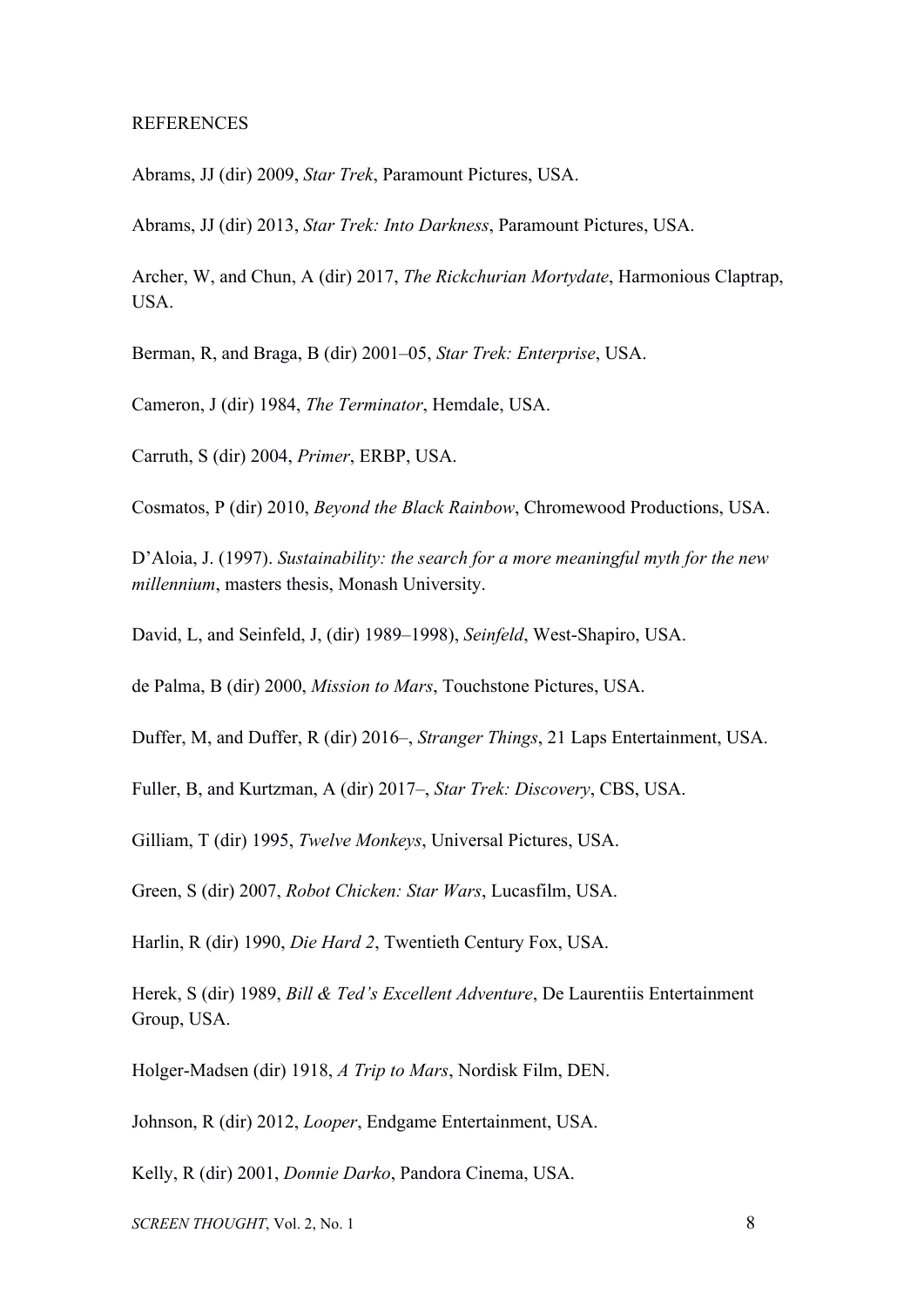Lin, J (dir) 2016, *Star Trek: Beyond*, Paramount Pictures, USA.

Lucas, G (dir) 1977, *Star Wars: Episode IV – A New Hope*, Lucasfilm, USA.

MacDonnell, N, and Robson, WN 1948, *The Time Machine*, perf. Jeff Corey and John Denher, Escape, UK.

Magnusson, E, and Andersson, D, (dir) 2012, *Logistics*, SWE.

McTiernan, J (dir) 1990, *Die Hard*, Twentieth Century Fox, USA.

McTiernan, J (dir) 1995, *Die Hard with a Vengeance*, Cinergi Pictures Entertainment, USA.

Miller, G (dir) 2015, *Mad Max – Fury Road*, Warner Bros. Pictures, AUS.

Moore, J (dir) 2013, *A Good Day to Die Hard*, Twentieth Century Fox, USA.

Newton, B, and Michels, P (dir) 2014, *Rixty Minutes*, Harmonious Claptrap, USA.

Nike 2017, *How To Get The Nike HyperAdapt 1.0*, viewed 13 November 2017, <https://news.nike.com/news/how-to-get-the-nike-hyperadapt-1-0>

Nolan, C (dir) 2017, *Dunkirk*, Syncopy, USA.

Pal, G (dir) 1960, *The Time Machine*, George Pal Productions, USA.

Parisot, D (dir) 1999, *Galaxy Quest*, DreamWorks, USA.

Pink, S (dir) 2010, *Hot Tub Time Machine*, Metro-Goldwyn-Mayer, USA.

Polcino, D, and Archer, W (dir) 2017, *Rickmancing the Stone*, Harmonious Claptrap, USA.

Universal Pictures Home Entertainment 2015a, *Back to the Future – Doc Brown Saves The World – Teaser*, viewed 13 November 2017, USA.

Universal Pictures Home Entertainment 2015b, *The Future Is Now! - 10/21/15 – A Special Message From Doc Brown*, viewed 13 November 2017, USA.